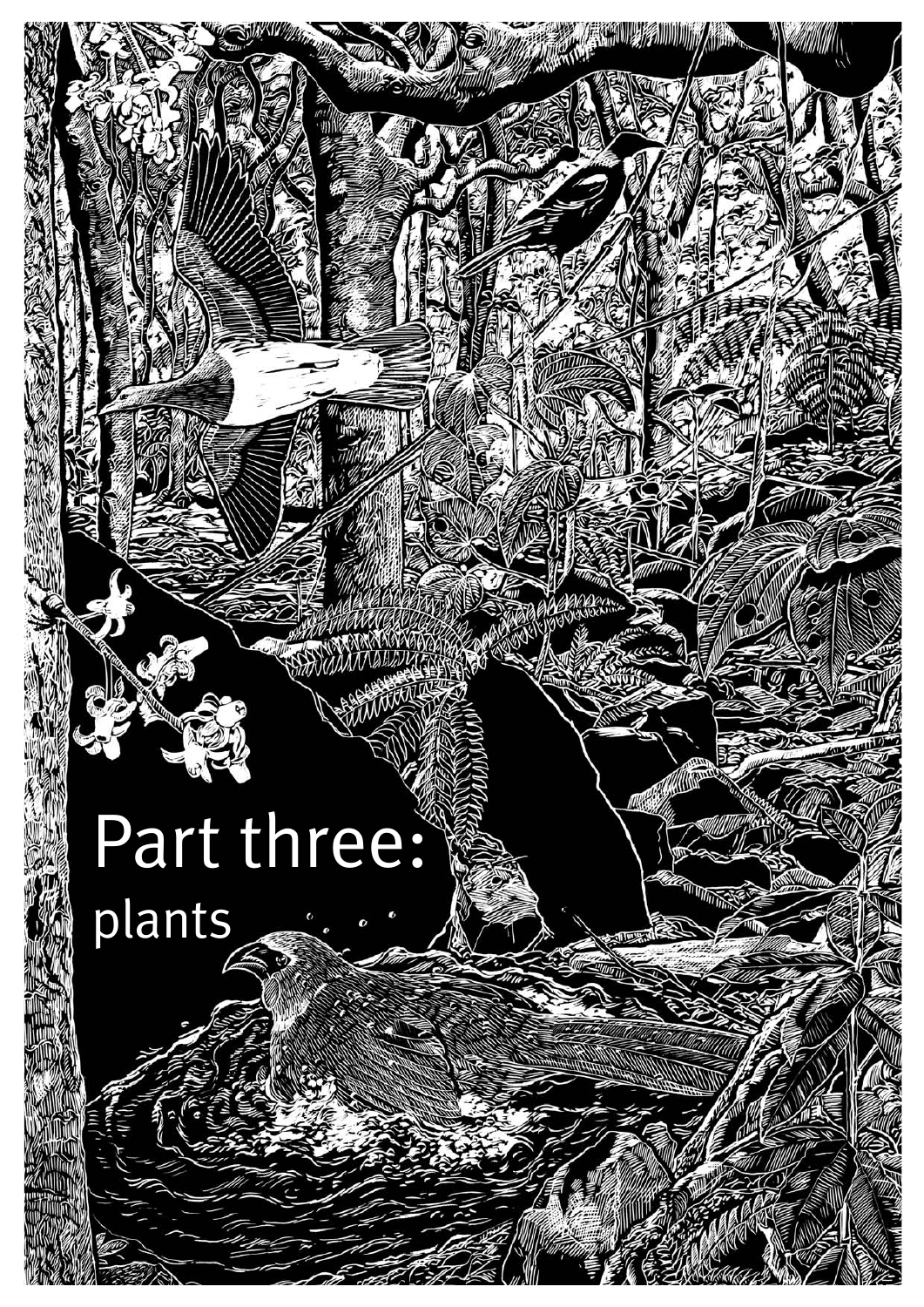## Ecosourcing

NOTE: *In his article, (see reference below) Philip Smith poses the question of just how closely we should adhere to purity in ecosourcing. This is a useful 'starter' for debate!*

### **Where did Tiritiri Matangi's plants come from?**

In all conservation restoration programmes it is essential to conduct a botanical survey to establish what plants are in the area being considered and what plants were probably there originally but are not there any more. This is called 'retaining our genetic botanical diversity and restoring local character'.

On Tiritiri Matangi, a careful survey was carried out by Neil Mitchell in the early 1980's and then compared with two other surveys – one done ten years previously and one done even earlier, in the early 1900's.

As a result, the island was classified as mainly coastal broadleaf forest, consisting of kohekohe, taraire and pohutukawa, as well as containing a few puriri, rewarewa, totara, mangaeo, tawaroa and hinau trees.

When planting first began, all plants were to be sourced from Tiritiri Matangi in order to retain botanical purity, but because some of the original species had completely disappeared by the time of Mitchell's survey, those that were missing were allowed to be reintroduced from the nearest sources.

Therefore, kowhai came from Rangitoto and Shakespear Regional Park, and kotukutuku, pate, poroporo and other species, from Little Barrier Island (Hauturu).

Most of those from Hauturu died, and it is thought this may have been because their seed came from a mature rainforest ecosystem, whereas Tiritiri Matangi had almost no mature forest.

The careful recreation of Tiritiri Matangi's botanical heritage makes sure visitors to the island are able to see a unique ecosystem which represents what the island would have been like before humans altered it so drastically. Even more importantly, it provides the bird, reptile and insect populations with the habitat they need.

#### Reference:

Philip Smith: 'The Origins of Tiritiri Matangi's Existing Flora', in SOTM Bulletin 42, Winter 2000.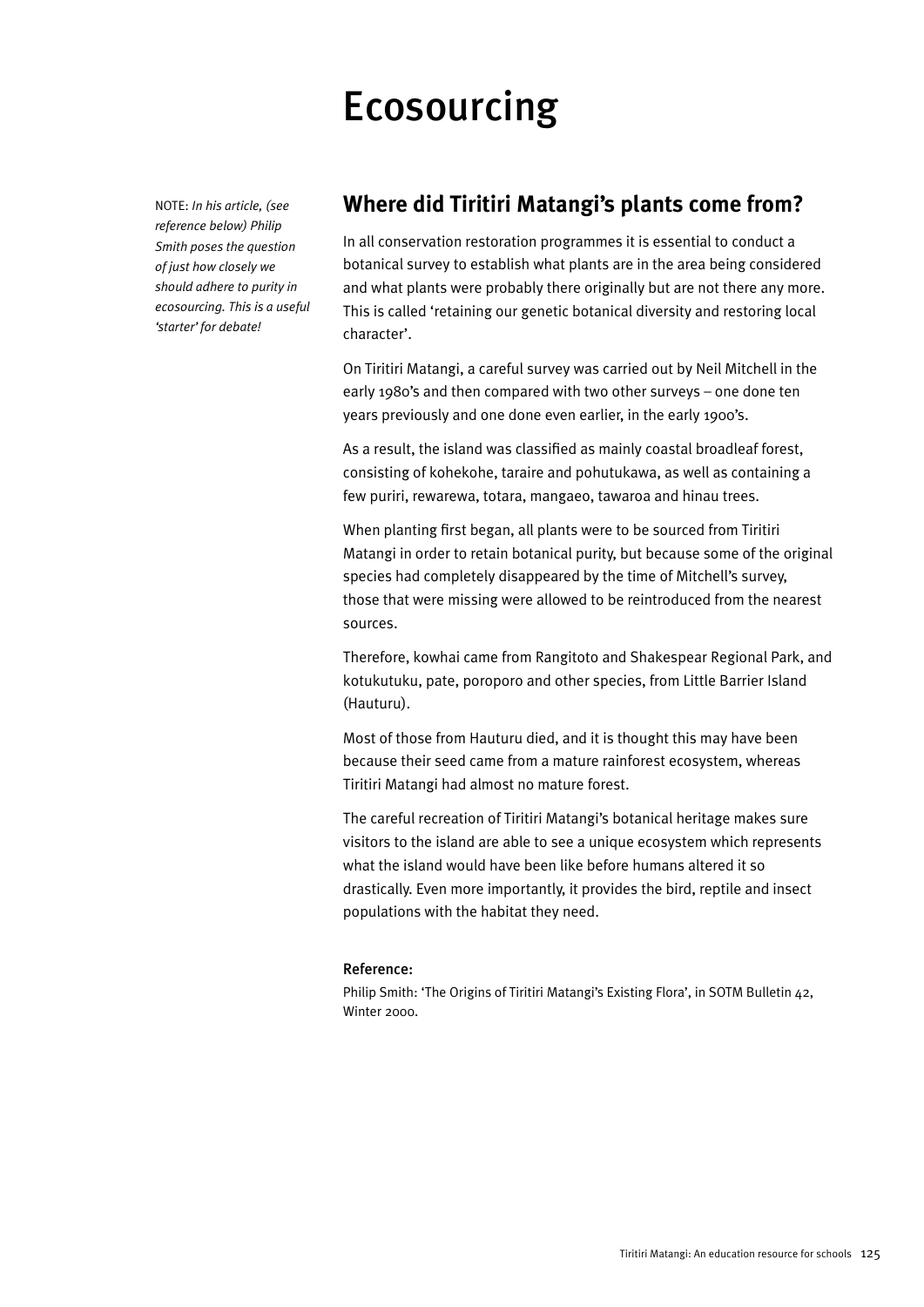# Plant medicines

### **Maori plant medicines, foods and other uses**

When Maori came to New Zealand they had to get used to totally new surroundings and cooler weather. The forests were full of birds. The seas, rivers and lakes were full of fish. Within four hundred years Maori had named every bird, tree and plant, and every fish, mountain, lake, island and harbour.

From plants came the materials for their clothing. From trees came the materials for building. Plants and trees provided herbal cures for wounds and sicknesses. Herbal knowledge meant Maori could survive in a world where they depended completely on their environment. The list below provides examples of how Maori used native plants.

Tikanga provided the code of rules by which Maori worked out their relationships with themselves and with nature. The concept of tapu, which identified certain things as sacred, ensured that the people looked after their resources and customs.

The tohunga was a specialist who kept the gods happy and advised the people about the spiritual meaning and consequences of any action. He was of the highest rank, usually the first born of a noble family. From an early age he would be carefully trained to be the special 'go-between' in matters between the people and their gods. He had immense influence and was often feared. People absolutely trusted in his powers.



### Be aware!

With any plants, don't ever try to eat or use any part of them unless someone very knowledgeable is with you and is able to GUARANTEE they are safe.

Ancient Maori knew far more about plants than we do and even then they made some tragic mistakes.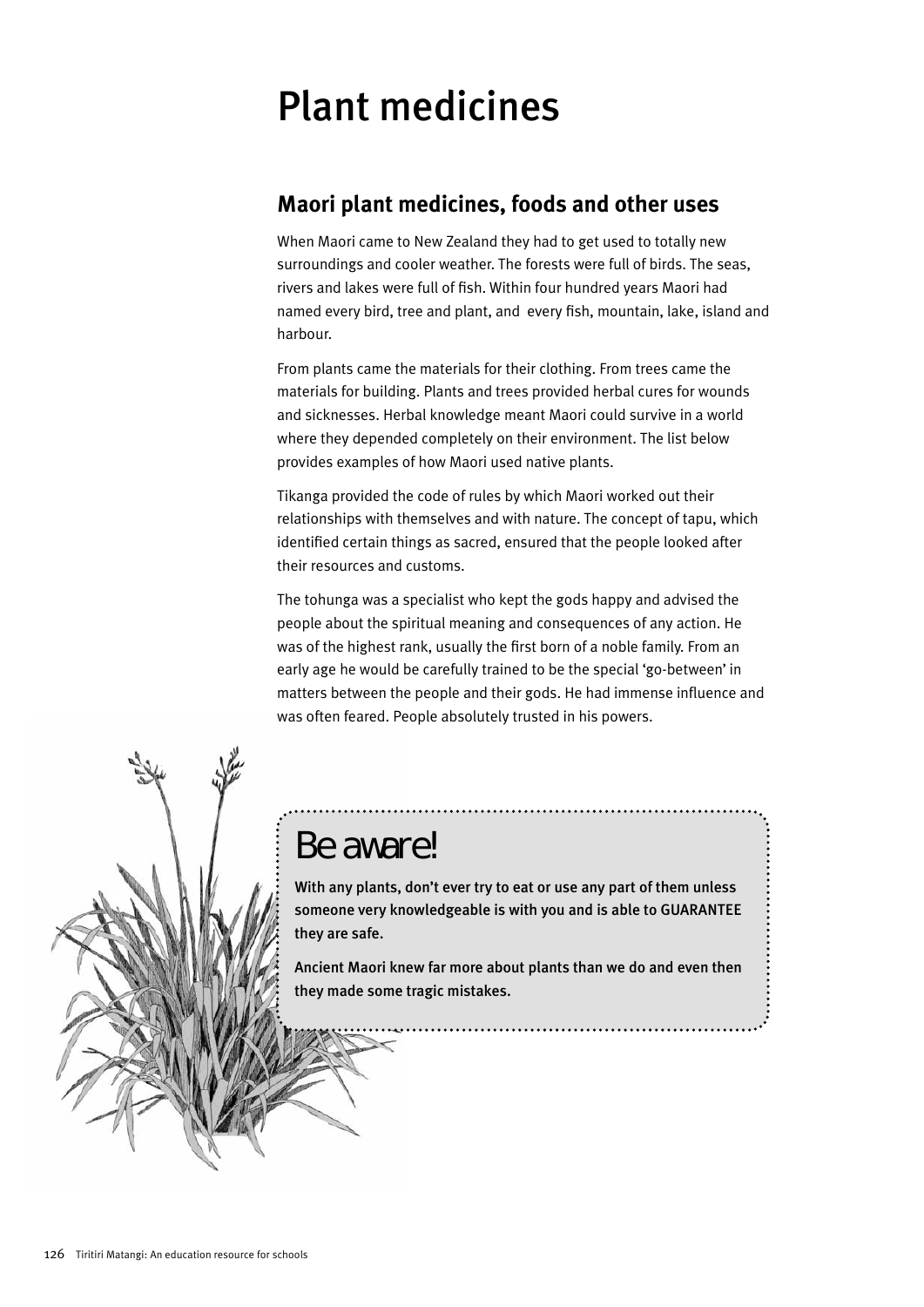*Not all the plants in the list which follows are to be found on Tiritiri Matangi but look for them around your own area.*

#### Hangehange

• The bark could be used to ease itching, and the sap to treat children's skin diseases.

#### Harakeke (flax)

- Gluey stuff at the base used for sores and to alleviate diarrhoea.
- Roots used as a laxative.
- The nectar used to sweeten other foods such as bracken fern root (aruhe).
- The fibres used to hold buildings together, make nets and traps, clothing, bags (kete), mats, sandals and decorate the inside of buildings.

#### Hauhere (lacebark)

• Lacy inside of the bark used for rope, headbands and cloth.

#### Hinau

- Pudding-like cakes made from the crushed berries.
- The black berries of the Hinau also provided colouring for flax garments such as piupiu.

#### Horopito (pepper tree)

• Leaves chewed to relieve toothache.

#### Kahikatea (white pine)

- Bark used for bruises.
- Leaves used for medicine.
- Heartwood for weapons
- Soot used for moko (tattoo).
- Orange 'berries' used for food.

#### Kamahi

• Inner bark boiled in water and the liquid used as a laxative, a tonic and a warm ointment to treat burns when mixed with pork fat.

#### Karaka

- Berries very carefully soaked and steamed to remove the deadly poison from the kernel, then cooked for food. If this was not done properly, people could die or be crippled for life.
- Leaves placed shiny-side up onto wounds.
- Karaka trees were so valuable that groves were a highly-prized possession.

#### Kauri and kohuhu

• Provided chewing gum.

#### Kawakawa (pepper tree)

• Leaves used to heal cuts and wounds, as was the juice from roasted leaves.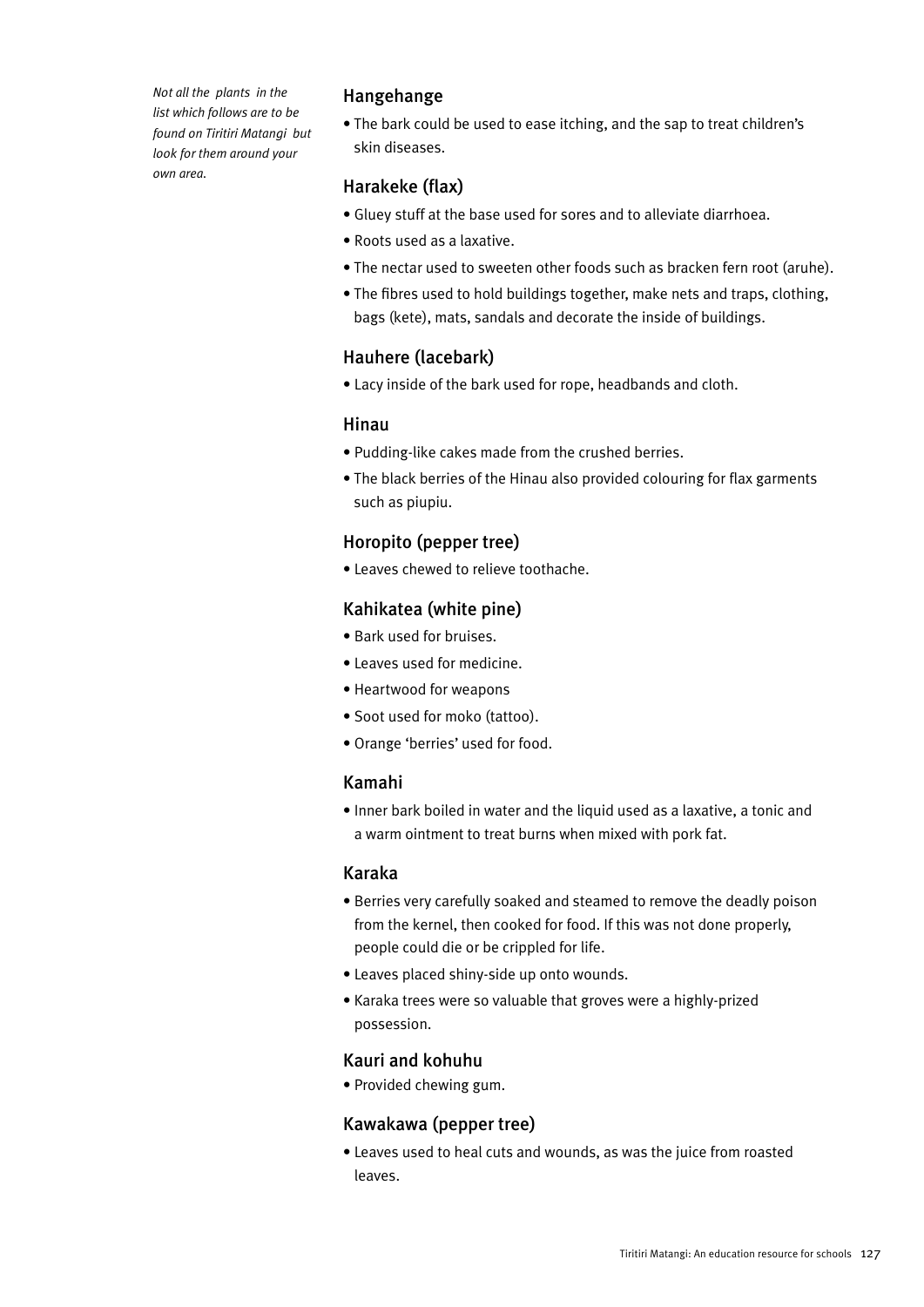- Chewed to ease toothache.
- Pulped and applied to aching joints, bruises and skin diseases.
- Taken internally for colds and kidney disorders, and to purify the blood.
- Soaked in boiling water along with twigs, and then the liquid drunk for stomach ache.

#### Kiwikiwi (fern)

• Leaves chewed for a sore mouth.

#### Kohekohe

- Leaves soaked in boiling water and used for washing boils and abscesses and making a gargle for sore throats.
- The vapours used to help treat colds and fevers.
- Boiled leaves used as a poultice, and the leaves and bark together used as a medicine to stop coughing.
- Young bark used to make a tonic.

#### Koromiko (hebe)

- Leaves used for vapour baths.
- To help dysentery.
- To make poultices for treating boils, abscesses and ulcers.
- To make a pack for headaches.
- As a mouthwash (liquid obtained by boiling the leaves).
- Mixed with shoots and young leaves to treat kidney and bladder disorders.

#### Kotukutuku (tree fuchsia)

- Berries for food.
- Liquid also used as a gargle and mouthwash.

#### Kowhai

- Bark boiled and the liquid applied to itchy skin, bruises and fractures.
- Crushed, soaked in water and the liquid drunk to help colds and sore throats (sometimes mixed with manuka bark).
- Made into a poultice and used for boils, skin rashes and tumours.
- Mixed with manuka bark to make medicine drunk for internal pains and rubbed on the body for pains in the back and sides.
- Mixed with wood ash to make a medicine which was rubbed on the body to treat skin diseases.
- Made into a medicine to heal fractures.

#### Kumerahou

• The leaves were soaked and the liquid drunk for TB, asthma, bronchitis, coughs and colds, as well as for applying to the skin as a tonic and for purifying the blood and helping the kidneys.

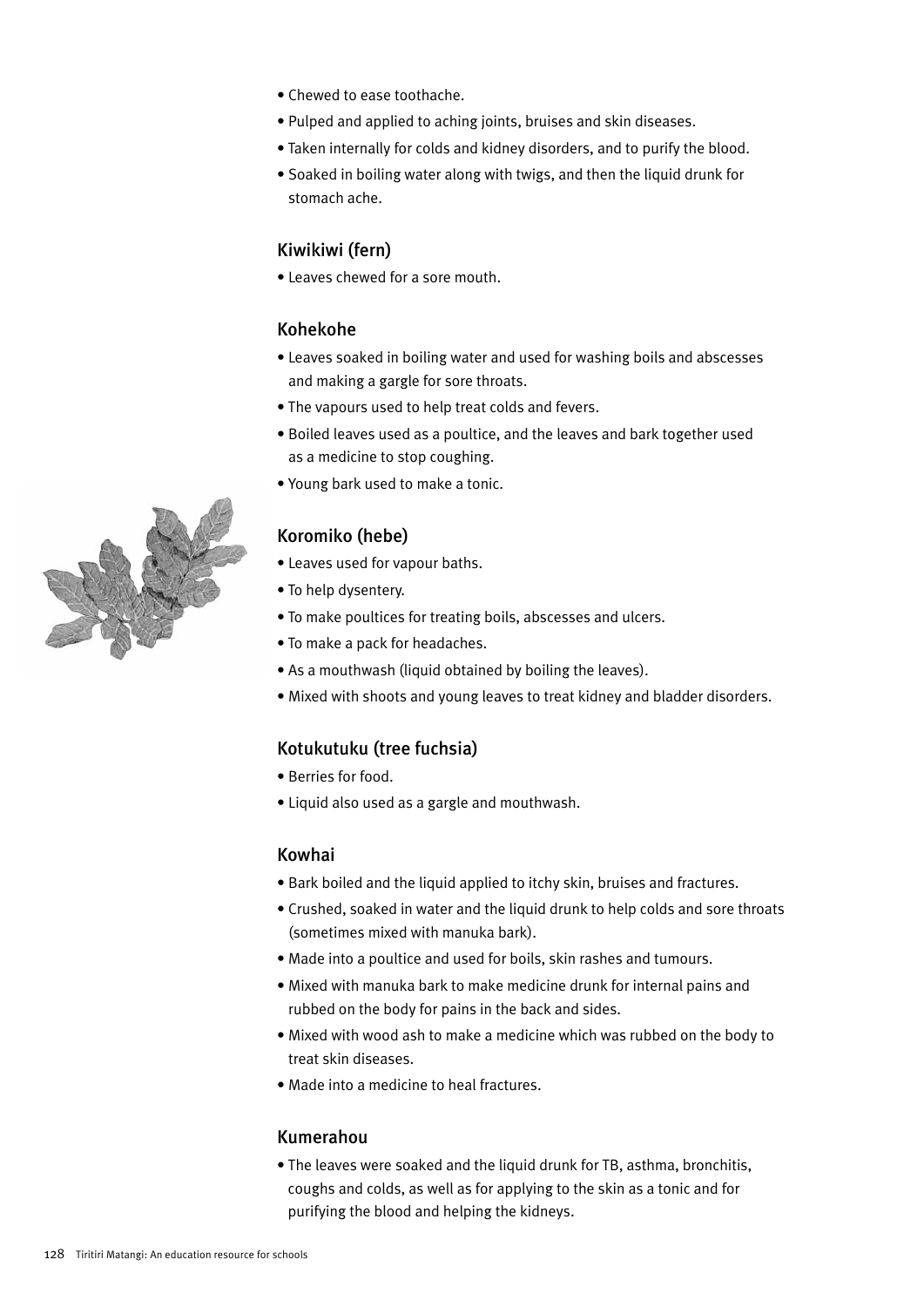#### Mahoe

- Boiled leaves bandaged onto surfaces affected by scabies.
- Boiled liquid used to ease the pain of rheumatism.
- A steamed-leaves plaster placed over a stomach wound.
- Frayed inner bark applied to burns.

#### Nikau

- Very young leaves and the pith of the stem is eaten (called rito or korito).
- The pith is a slight laxative and was used to help ease childbirth.
- Immature flowers can be cooked like cauliflower.

#### Ngaio

- Use a solution of ngaio leaves and water to wash in, to protect from mosquitoes and sandflies.
- The inner bark was chewed to ease toothache.
- The bruised leaves were warmed to release the oil and make a pack to place over septic wounds.
- A preparation of leaves relieved eczema in babies.
- Ripe ngaio berries were eaten by Maori in ancient times but tests have shown they contain a toxin.

#### Patete (seven finger)

- Sap used on ringworm and other infectious skin diseases.
- The leaves contain a substance that works against common fungi which can cause ringworm.
- Leaves soaked and the liquid drunk for TB, asthma, bronchitis, coughs and colds and also to purify the blood and help the kidneys.
- Applied to the skin as a tonic.

#### Pohue, puha, young five finger

• All provided greens for food.

#### Pohutukawa

- Honey from the flowers to ease a sore throat.
- Bark placed in the mouth to ease toothache, made into a poultice to stop wounds bleeding, and placed in boiling water and the liquid drunk for dysentery and diarrhoea.

#### Pukatea

• Bark pulp for toothache, and soaked in water for sores and ulcers.